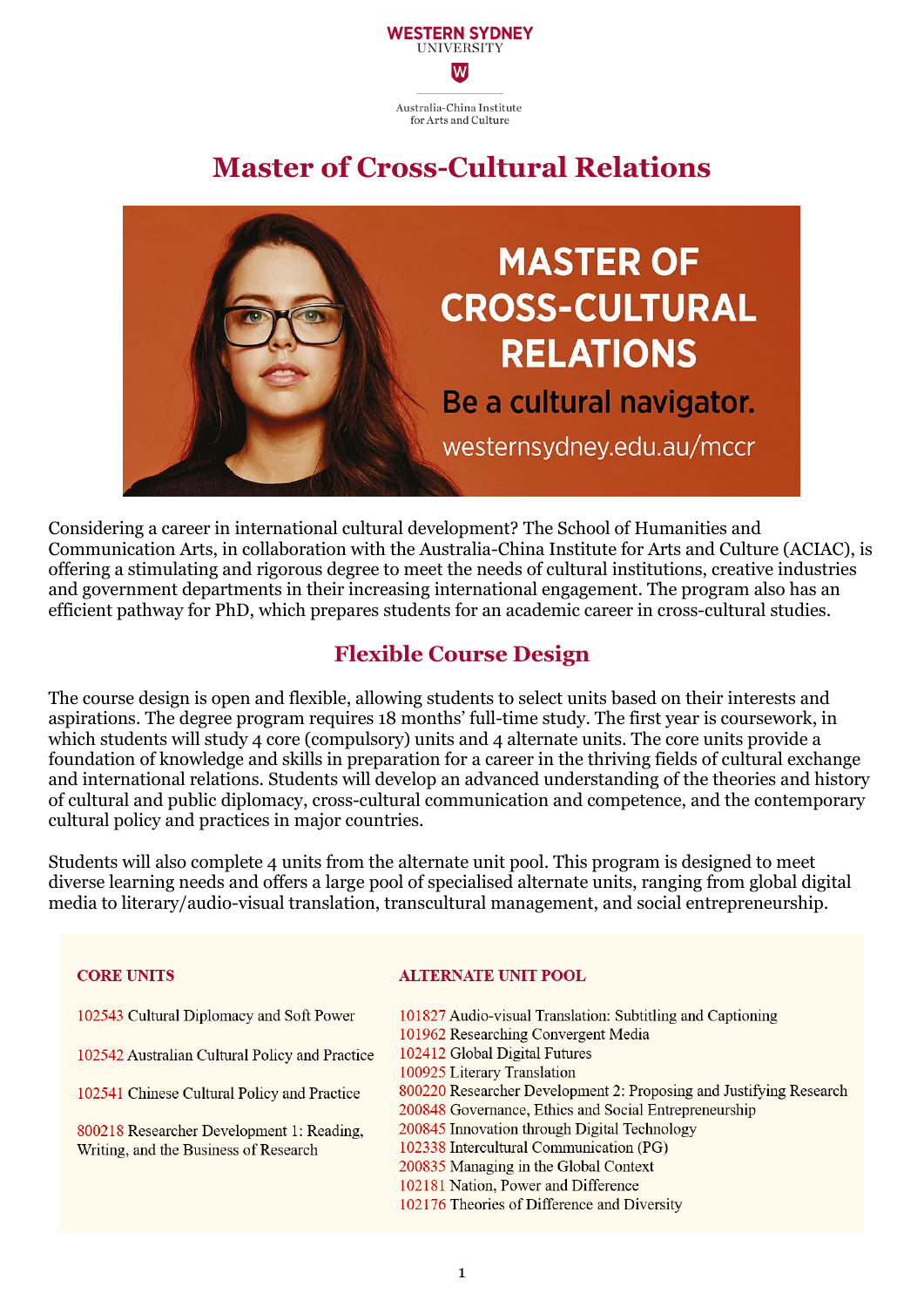

Australia-China Institute for Arts and Culture



### **Independent Research Project in Cultural Exchange**

In the second year, students will conduct a supervised research project in cultural exchange, in which, students will apply the knowledge and skills from previous units into a real life setting of an artistic, cultural, and industrial field. Students may have the opportunity to take up internships at arts and culture organisations while completing the project. Previous student projects cover a wide variety of important theoretical and practical issues in cultural exchange, ranging from international arts exhibition to literary exchange, hybrid music, LGBTQ cultures, film co-production, cultural tourism, sports diplomacy, and diaspora dramas.

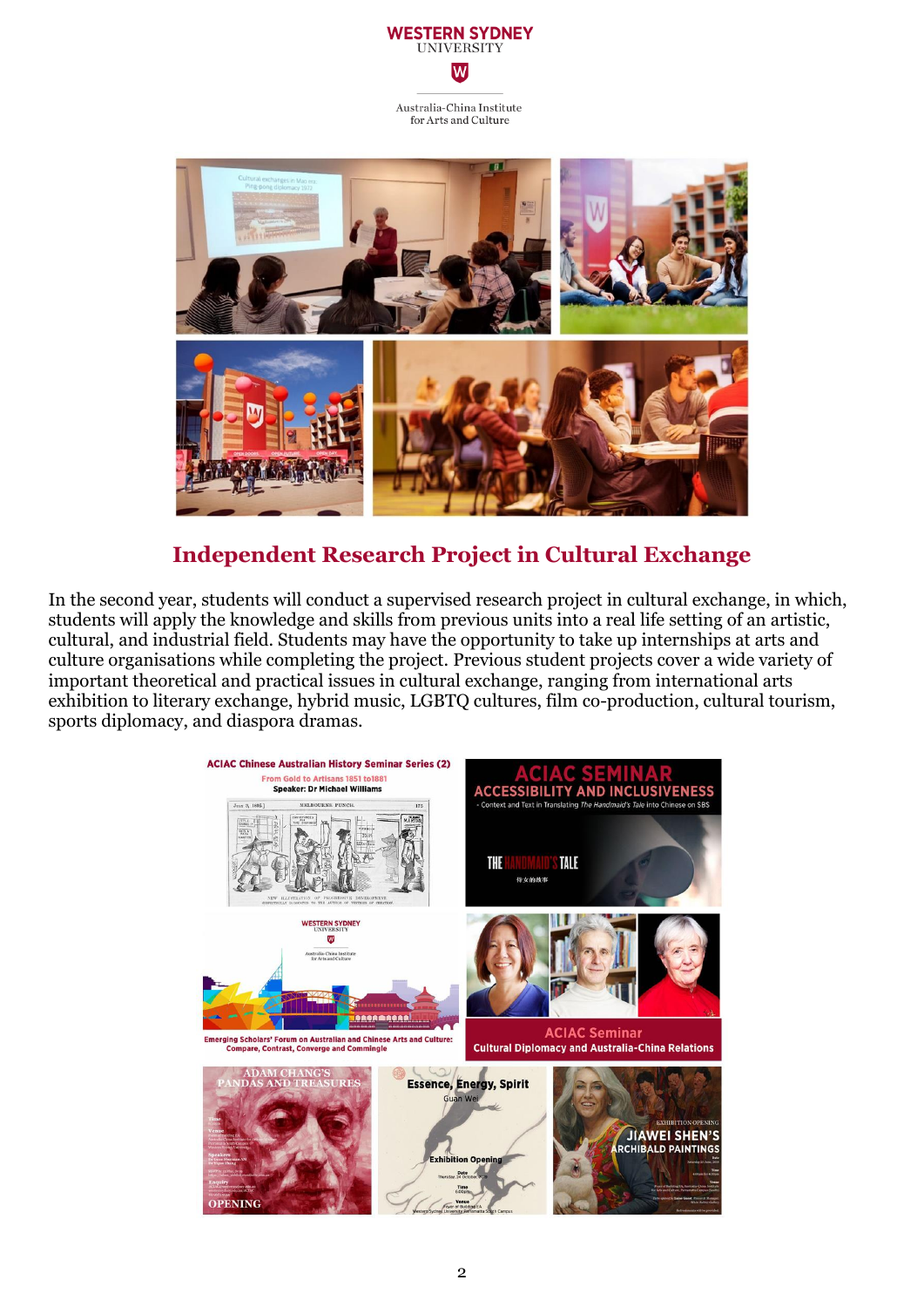

for Arts and Culture

#### **Career Opportunities**

The program has flexible course design and prepares students for various career opportunities in the thriving cross-cultural areas including international cultural management, transnational creative industries, transcultural arts, governmental and diplomatic institutions, cultural tourism, global marketing, and digital media and entertainment.

The ACIAC, the co-provider of this program is a high-profile institute for Australia-China cultural exchange, where students will have opportunities to interact with leading artists, diplomats, translators, entrepreneurs, experts and practitioners and develop professional networks for the future career.



#### **PhD Pathway**

This course also provides an efficient pathway to PhD study. Students can select up to 50% researchrelated units (60 credit points totally) and will thus be able to apply for direct entry to PhD upon the successful completion of this course. The Research Project unit is especially important for future PhD study, in which you select an interested topic of research and develop and complete the project supervised by academics renowned in their areas of research. Most of our supervisors are senior academics and qualified as principal supervisors for PhD, including Professor Kerry Robinson, Professor Megan Watkins, A/Professor Jorge Dorfman Knijnik, A/Professor Bruce Crossman, A/Professor Anne Rutherford, and Dr David Cubby. Some of our graduates have already embarked on their PhD studies.